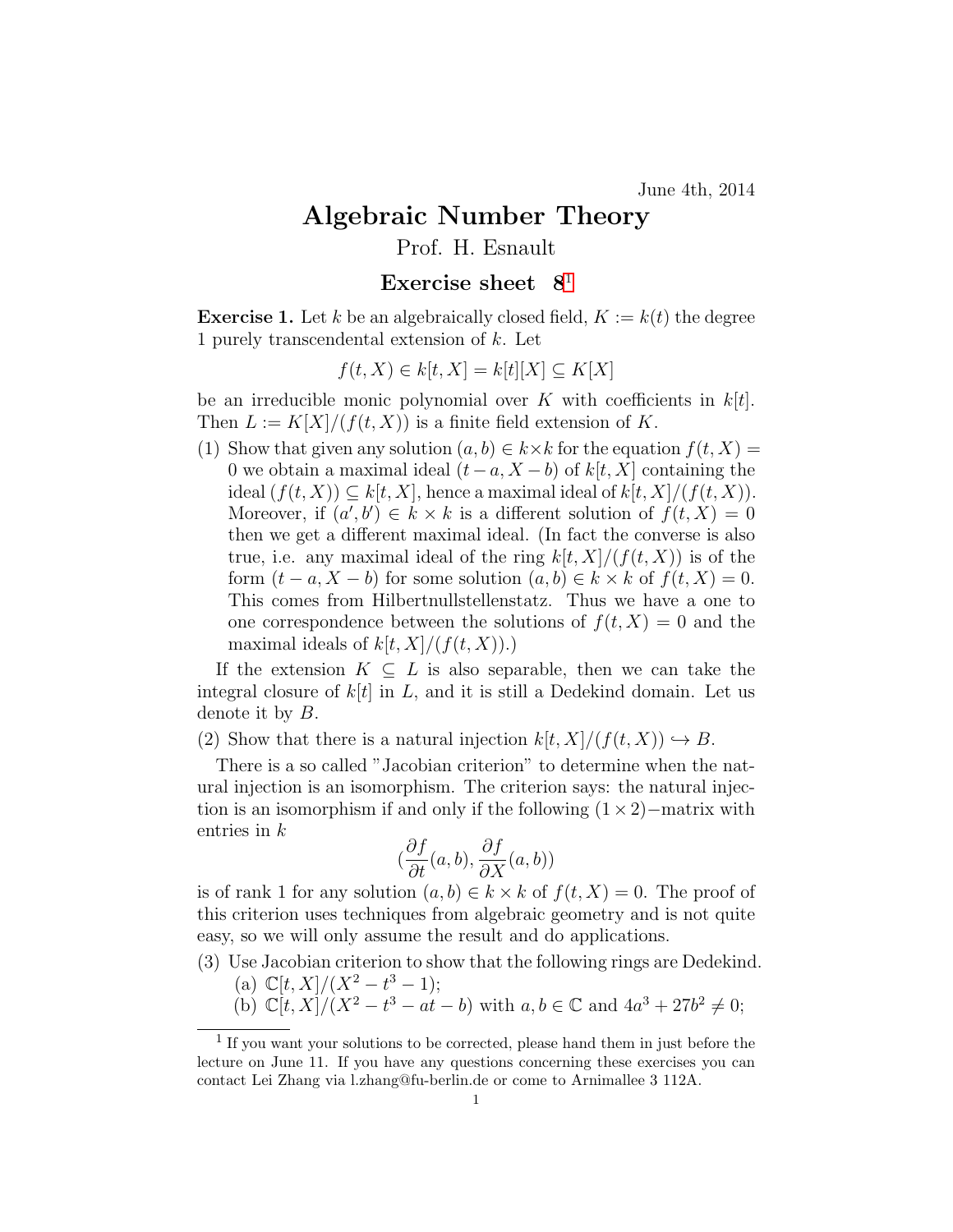(c)  $\bar{\mathbb{F}}_p[t, X]/(X^p - X - t)$ , where  $\mathbb{F}_p$  is the finite field of p elements, and  $\overline{\mathbb{F}}_p$  is its algebraic closure.

Remark 1. You might have already observed that there is a strong analogy between the ring of integer numbers  $\mathbb Z$  and the complex polynoimal ring in one variable  $\mathbb{C}[t]$ . In fact, the maximal ideals of  $\mathbb Z$  are analogous to the points on the complex plan C, both of which correspond to the maximal ideals of the respective rings. From the exercise you should see more analogy from the behavior of the finite extensions of the fields  $\mathbb Q$  and  $\mathbb C(t)$ . The maximal ideals of the ring of integers of a number field is analogues to the set of solutions of  $f(t, X) = 0$  for a finite extension of the form  $K \subseteq K(X)/(f(t, X))$  where  $K = \mathbb{C}(t)$ . That's partially the reason why we did some generalities on Dedekind domains in the course instead of only treating the ring of integers of number fields.

**Exercise 2.** (1) Determine the ramification behavior of the ideal  $(t$  $c \subseteq \mathbb{C}[t]$ , where  $c \in \mathbb{C}$ , under the extension

$$
\mathbb{C}[t] \subseteq \mathbb{C}[t, X]/(X^2 - t^3 - at - b)
$$

with a, b and  $4a^3 + 27b^2 \neq 0$  and conclude that for any such a, b there are always three maximal ideals of  $\mathbb{C}[t]$  which ramify under such an extension.

(2) Determine the ramification behavior of the ideal  $(t - c) \subseteq \overline{\mathbb{F}}_p[t]$ where  $c \in \bar{\mathbb{F}}_p$ , under the extension

$$
\bar{\mathbb{F}}_p[t] \subseteq \bar{\mathbb{F}}_p[t, X]/(X^p - X - t),
$$

and conclude that there is not a single maximal ideal of  $\bar{F}_p[t]$  which ramifies under such an extension.

**Remark 2.** It is always true that if  $k$  is an algebraically closed field of characteristic 0, then for any *non-trivial* finite extension of  $k(t)$  there is always (at least) one ramified maximal ideal in  $k[t]$ . This is an analogy of Theorem 4.9. in <http://jmilne.org/math/CourseNotes/ANT.pdf> which is proved in the lecture. But the technique of the proof of this analog is beyond what we could afford in this course.

- **Exercise 3.** (1) Use *Minkowski Bound* in Theorem 4.3. to prove that the ring of Gauss integers  $\mathbb{Z}[i]$  is a principal ideal domain. (Hint: Use Ex. 7.1 to calculate the discriminant for the extension  $\mathbb{Q} \subseteq \mathbb{Q}[i]$ .)
	- (2) For an odd prime number  $p \in \mathbb{Z}$ , show that the following statements are equivalent

(a)  $p \equiv 1 \mod 4$ ;